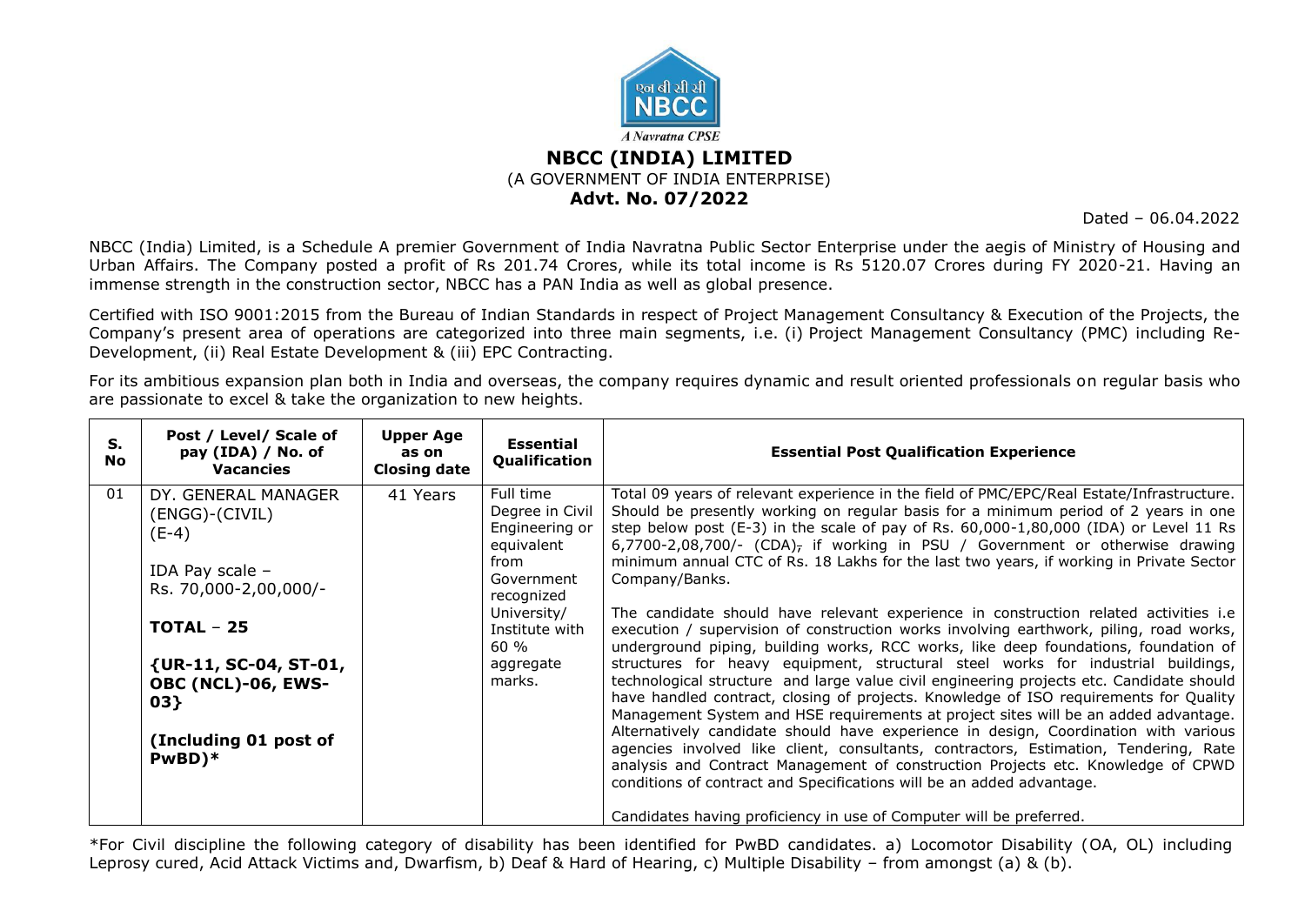# **PROCEDURE FOR APPLYING**

Candidates are required to read the **GENERAL INSTRUCTIONS** before filling up the online application form.

The Candidates are required to apply online. The relevant link for online application will be made available from **10:00 hrs on 06.04.2022 under the head "CAREER within Human Resources" on NBCC website i.e. [www.nbccindia.in.](http://www.nbccindia.in./) Final Online submission of application will be open till 17:00 hrs on 05.05.2022** No other means/mode of application shall be accepted.

| <b>Opening Date for Online Registration</b> | 06.04.2022 from 1000 hrs |  |
|---------------------------------------------|--------------------------|--|
| <b>Closing Date of Online Registration</b>  | 05.05.2022 upto 1700 hrs |  |

Before filling application online, candidates should keep ready scanned copy of –

- i. Passport size Photograph (Size 40 KB to 100 KB) & Signature in jpg/jpeg format (Size 20 KB to 50 KB).
- ii. SC/ST/OBC (NCL)/EWS/PWD certificate, if applicable. (Size 100 KB to 300 KB).
- iii. Matriculation/Secondary certificate as proof of date of birth.
- iv. All necessary Pass Certificates and Mark Sheets of Essential Educational Qualifications which makes you eligible for the post and other qualifications, if any.
- v. All Post Qualification Experience Certificate, if applicable (including from present employer) indicating clearly the date of joining and relieving of the posts (e.g. Experience Certificate, Last 3 months Pay Slip, Form-16, Joining/Relieving Order etc).

Candidates must keep his e-mail ID in operation at least for one year. Candidates are required to give correct email address. In case of non delivery or late delivery of email due to any reasons whatsoever, Company will not be held responsible.

Fill in the online form with all the relevant details. Upload scanned copy of the photograph; signature, SC/ST/OBC (NCL)/EWS/PWD certificate, (if applicable) & all the Essential educational & post qualification experience documents, (if applicable) as mentioned above. Candidates should ensure that the relevant details viz. Name, Date of Birth, Address, etc. entered in NBCC online application form is correct**. Incomplete application will be summarily rejected. Any request to add additional information in application form after the application has been submitted shall not be entertained in any condition.**

Detailed procedure regarding payment of fee is explained under "PAYMENT OF APPLICATION FEE".

# **PAYMENT OF APPLICATION FEE**

- 1. Applicants/Candidates are required to pay a non-refundable amount of **Rs. 1000/**. Candidates will be levied tax/charge from their transaction bank, as applicable. SC, ST, PWD & Departmental candidates are exempted from payment of application fee.
- 2. Candidates are required to make application fee payment through debit card/credit card/net-banking. The candidates will be automatically redirected to make online payment (wherever fee is applicable), once the form is successfully completed.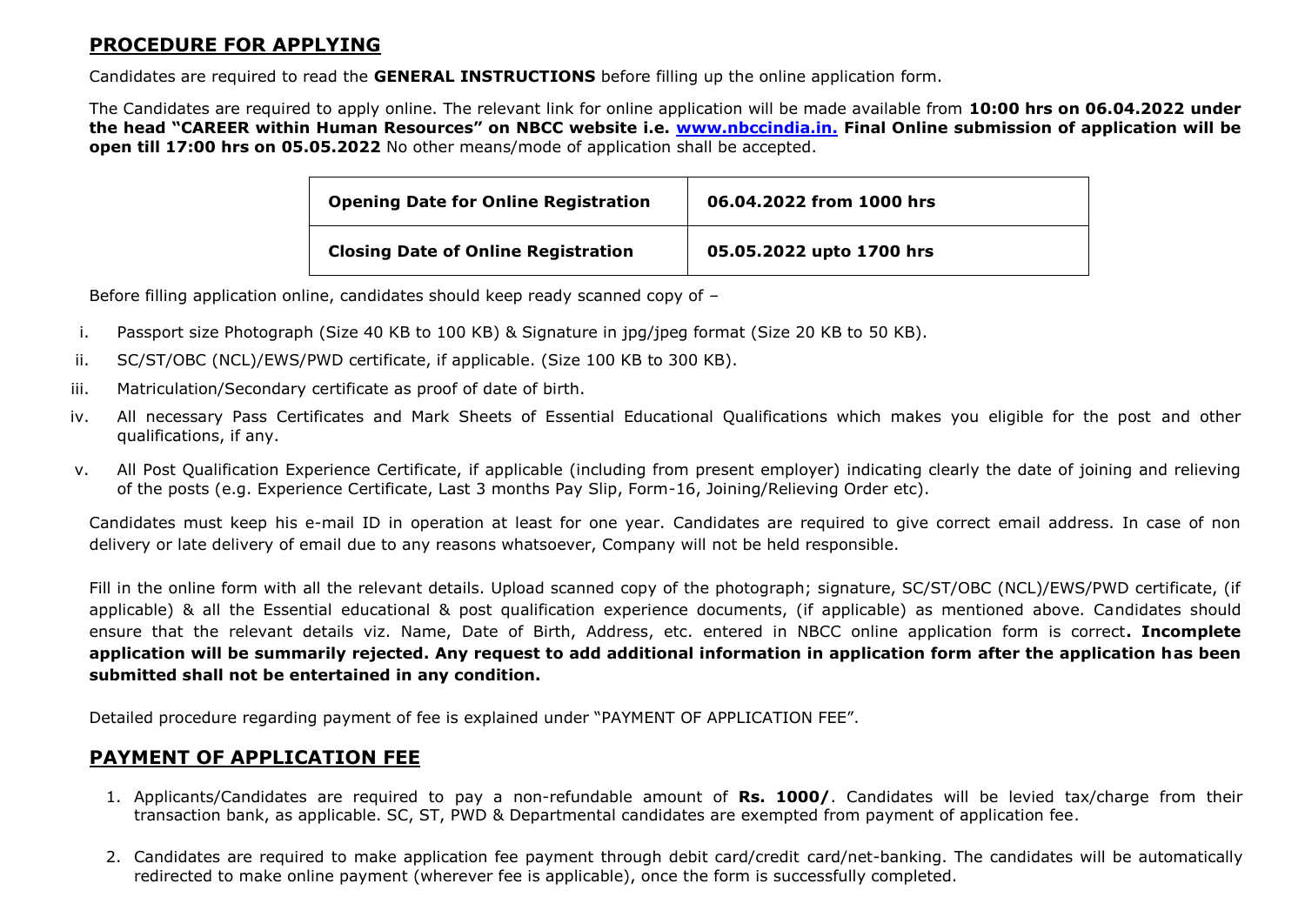3. No other mode of payment will be accepted. Application fee once paid will not be refunded under any circumstances. Candidates are therefore requested to verify their eligibility before payment of application fee.

### **SELECTION PROCEDURE**

The selection criteria will be by way of Personal Interview only to be held at New Delhi only. The Selection criteria may change depending on the response received against the said post. Decision of NBCC will be final in this regard.

Selected Candidates will be entitled for remuneration consisting of Basic Pay, DA (on IDA pattern), HRA, Perks & Allowances under Cafeteria Approach, & Performance Related Pay (PRP). In addition to this CPF, Medical facility for self and dependents, Gratuity, Leave encashment is paid as per the rules of the Company.

The names of shortlisted candidates will be displayed on **www.nbccindia.in** under the head **"CAREER within Human Resources"**. Separate individual e-mails will be sent to the shortlisted candidates. After the final selection, the "Offer of Appointment" shall be issued to the selected candidates through e-mail. Selected candidates will be on probation for one year.

#### **GENERAL INSTRUCTIONS:**

- **1.** Candidate should read the complete advertisement carefully & ensure that he /she fulfills the eligibility criteria for the posts advertised in all respects.
- **2.** Candidates are advised to give specific, correct, full information. All original certificates/documents in support of information furnished in the application form are to be produced at the time of verification of documents, failing which the candidate will be disqualified. Candidature is liable to be rejected at any stage of recruitment process or after recruitment or joining, if any information provided by the candidate is found to be false or is not found in conformity with eligibility criteria mentioned in the advertisement.
- **3.** Persons with benchmark disabilities as mentioned above can also apply for the above post in accordance with government of India quidelines in force. Disability of applicants applying against the posts reserved for disabled persons should not be less than 40%.
- **4.** The upper age limit indicated is for unreserved category candidates. Age relaxation for SC/ST/OBC (NCL)/Persons with Disabilities (PWD) will be as per Government guidelines in this regard. SC/ST/OBC (NCL)/PWD candidates are required to upload scanned copy of their caste / disability certificate (as applicable) along with the application form. Age Relaxation for Ex-Serviceman will be service rendered in the Armed forces plus 03 years. Internal candidates (NBCC India Ltd) will be given age relaxation of five years provided they have at least three years of service left before superannuation. Candidates from reserved category such as SC/ST/OBC (NCL) can also apply against the unreserved posts. However, age relaxation will not be allowed to such category candidates against unreserved posts.
- **5.** In case of variation in name / surname / name spelling mentioned in the application with that in the respective certificates pertaining to education / professional qualification / caste / etc., the applicant shall be required to submit a certificate from SDM or equivalent to this effect along with the respective documents at the time of verification of documents, failing which the candidature shall be liable to be cancelled. In case of change of surname of female after her marriage, the candidate is required to furnish marriage certificate and notarized affidavit in this regard.
- **6.** Relaxation of standard in selection against reserved vacancies if sufficient number of reserved category persons is not available on the basis of laid down general standards, the general standards could be relaxed suitably to fill up the reserved posts.